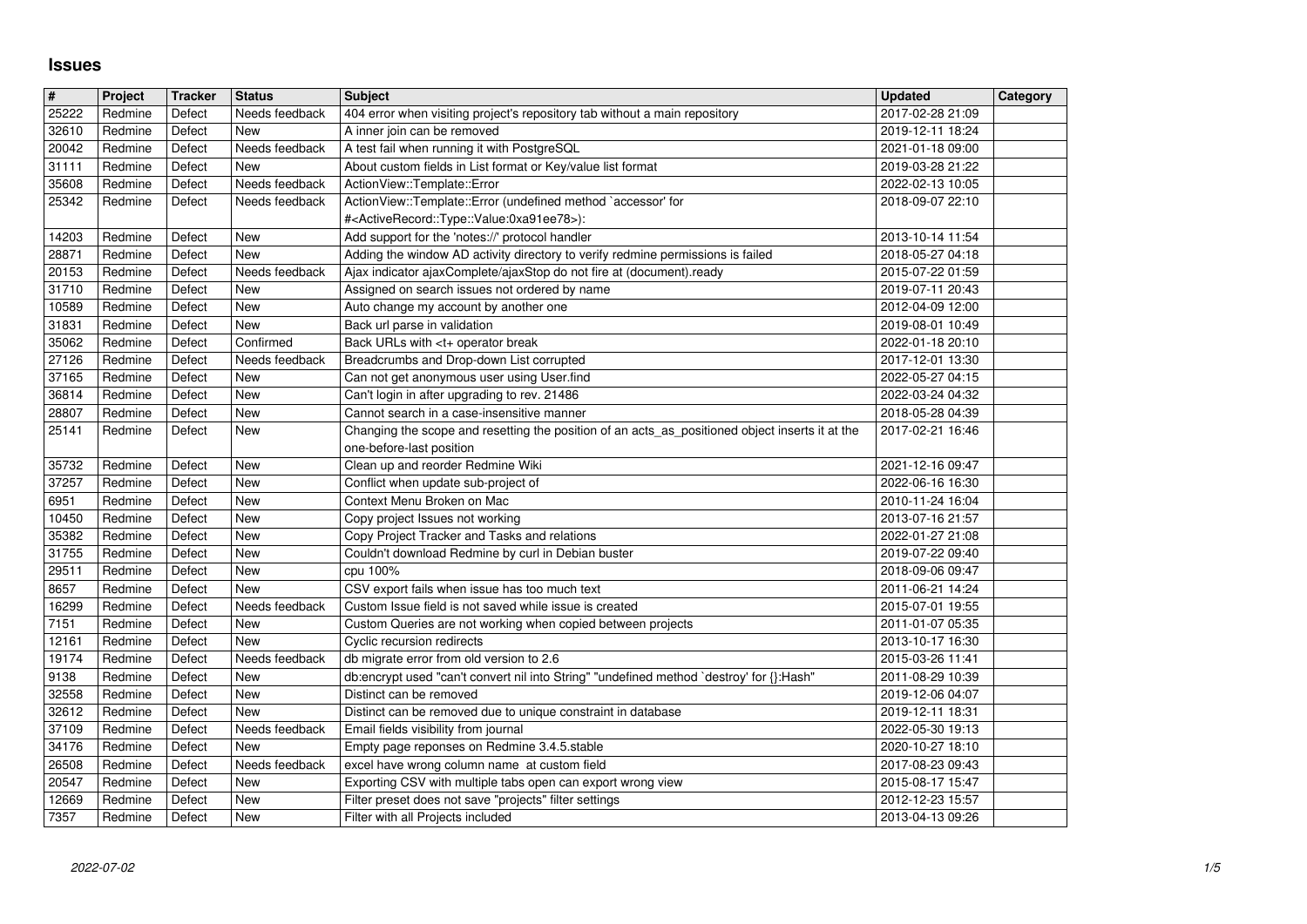| $\overline{\mathbf{H}}$ | Project            | <b>Tracker</b>   | <b>Status</b>                    | <b>Subject</b>                                                                                                                                            | <b>Updated</b>                       | Category |
|-------------------------|--------------------|------------------|----------------------------------|-----------------------------------------------------------------------------------------------------------------------------------------------------------|--------------------------------------|----------|
| 11657<br>36260          | Redmine<br>Redmine | Defect<br>Defect | <b>New</b><br><b>New</b>         | Filters not save for a custom query<br>Gantt error                                                                                                        | 2012-10-04 16:39<br>2021-11-30 11:55 |          |
| 37048                   | Redmine<br>Redmine | Defect           | <b>New</b>                       | generate redmine_plugin is broken for Redmine 5                                                                                                           | 2022-05-24 10:41                     |          |
| 27693<br>4588           | Redmine            | Defect<br>Defect | <b>New</b><br><b>New</b>         | In queries, operator "Any" should be "Not empty"<br>In status form of version view, link to issues results limited.                                       | 2017-12-27 17:07<br>2010-01-15 02:11 |          |
| 6671                    | Redmine            | Defect           | <b>New</b>                       | In version detail page of a project that has sub-projects when you click on a category of a                                                               | 2010-10-14 13:43                     |          |
| 31341                   | Redmine            | Defect           | <b>New</b>                       | sub-project it opens a wrong page<br>install redmine on windows                                                                                           | 2019-05-10 13:17                     |          |
| 37241                   | Redmine            | Defect           | <b>New</b>                       | Installation plugins get problem " /zeitwerk/kernel.rb:35:in `require': cannot load such file"                                                            | 2022-06-14 08:36                     |          |
| 13290<br>18201          | Redmine<br>Redmine | Defect<br>Defect | <b>New</b><br><b>New</b>         | Internal Error instead login screen when anonymous user is redirected to wiki page<br>Internal server error (500): invalid byte sequence in UTF-8         | 2013-02-26 10:26<br>2014-11-05 10:10 |          |
| 36794                   | Redmine            | Defect           | <b>New</b>                       | Issue copying ignores workflow rules                                                                                                                      | 2022-03-17 16:46                     |          |
| 33287<br>32420          | Redmine<br>Redmine | Defect<br>Defect | Needs feedback<br>Needs feedback | Issue File Column Attachment Link Error<br>Issue redirect after login not working                                                                         | 2020-08-16 22:41<br>2020-10-27 16:12 |          |
| 35102                   | Redmine            | Defect           | <b>New</b>                       | Issue Tracking Details are showning issue statuses even if they are not used within the project                                                           | 2021-04-15 11:02                     |          |
| 28127<br>6662           | Redmine<br>Redmine | Defect<br>Defect | New<br><b>New</b>                | It is impossible to filter the trackers by project in the XML/REST-API<br>JavaScript is not minified for production use                                   | 2019-03-27 00:28<br>2010-10-14 17:43 |          |
| 30055                   | Redmine            | Defect           | <b>New</b><br>Resolved           | Keep it from one job to the next                                                                                                                          | 2018-12-05 08:45                     |          |
| 10532<br>27067          | Redmine<br>Redmine | Defect<br>Defect | Needs feedback                   | migrate_from_mantis script fails with missing table name<br>Missed task for redmine: plugins: test                                                        | 2014-04-19 10:17<br>2017-09-25 05:44 |          |
| 36273<br>27902          | Redmine<br>Redmine | Defect<br>Defect | <b>New</b><br><b>New</b>         | Modifying the source code of the plugin does not reload it in trunk 21295<br>Overview page is very slow for private projects with large number of members | 2021-12-02 15:21<br>2020-08-21 09:50 |          |
| 10012                   | Redmine            | Defect           | New                              | Press EDIT in repository in last SVN version doesn't show any page                                                                                        | 2012-01-21 10:57                     |          |
| 21770<br>34593          | Redmine<br>Redmine | Defect<br>Defect | New<br>Needs feedback            | Preview does not work on non-ascii data input<br>privacy problem on users info                                                                            | 2016-01-21 09:49<br>2021-01-24 22:45 |          |
| 10014                   | Redmine            | Defect           | <b>New</b>                       | Problem with issue updates through feeds                                                                                                                  | 2012-01-17 15:12                     |          |
| 28069<br>10076          | Redmine<br>Redmine | Defect<br>Defect | <b>New</b><br><b>New</b>         | Queries 403 error if query author is not in the roles list<br>Query browser bookmarks fail if not logged in.                                              | 2018-01-25 10:44<br>2012-01-27 14:05 |          |
| 11489                   | Redmine            | Defect           | <b>New</b>                       | Redmine is not able to show wiki images properly                                                                                                          | 2013-04-19 15:19                     |          |
| 28111<br>35802          | Redmine<br>Redmine | Defect<br>Defect | <b>New</b><br>Needs feedback     | Redmine Permissions - option to combine "Non member" role with others<br>Redmine profile language form lists non-localized languages as English           | 2018-01-31 11:58<br>2021-08-24 23:17 |          |
| 1628                    | Redmine            | Defect           | Reopened                         | redmine sends http on forms on https server                                                                                                               | 2010-12-19 04:58                     |          |
| 13189<br>6917           | Redmine<br>Redmine | Defect<br>Defect | <b>New</b><br><b>New</b>         | Redmine version in trunk should be based on next major release<br>respond_to_without_attributes? does not work from runner                                | 2013-03-11 20:26<br>2010-11-16 20:24 |          |
| 13484                   | Redmine            | Defect           | <b>New</b>                       | restricted access folder in a redmine project                                                                                                             | 2013-03-15 13:49                     |          |
| 27990<br>8837           | Redmine<br>Redmine | Defect<br>Defect | New<br>New                       | Roadmap Issues null on selection of version custom field<br>RSS feed reports anonymus and the correct (named) user is in the changeset                    | 2018-02-04 15:40<br>2011-07-18 17:43 |          |
| 11058                   | Redmine            | Defect           | <b>New</b>                       | Run Redmine in a sub directory results in "No route matches"                                                                                              | 2012-10-15 11:03                     |          |
| 9811<br>6583            | Redmine<br>Redmine | Defect<br>Defect | New<br>New                       | SaveFileDialog popsup on various links<br>Separate non-subURI Redmine instances on the same machine cannot be logged into at once                         | 2012-01-30 12:18<br>2010-10-06 03:37 |          |
| 10931                   | Redmine            | Defect           | New                              | Session does not stay logged in                                                                                                                           | 2013-12-02 16:31                     |          |
| 18914<br>14706          | Redmine<br>Redmine | Defect<br>Defect | New<br>New                       | Slow rendering pages with many small macros<br>Sometimes pages are slow                                                                                   | 2015-01-23 00:37<br>2013-08-20 11:23 |          |
|                         |                    |                  |                                  |                                                                                                                                                           |                                      |          |
|                         |                    |                  |                                  |                                                                                                                                                           |                                      |          |
|                         |                    |                  |                                  |                                                                                                                                                           |                                      |          |
|                         |                    |                  |                                  |                                                                                                                                                           |                                      |          |
|                         |                    |                  |                                  |                                                                                                                                                           |                                      |          |
|                         |                    |                  |                                  |                                                                                                                                                           |                                      |          |
|                         |                    |                  |                                  |                                                                                                                                                           |                                      |          |
|                         |                    |                  |                                  |                                                                                                                                                           |                                      |          |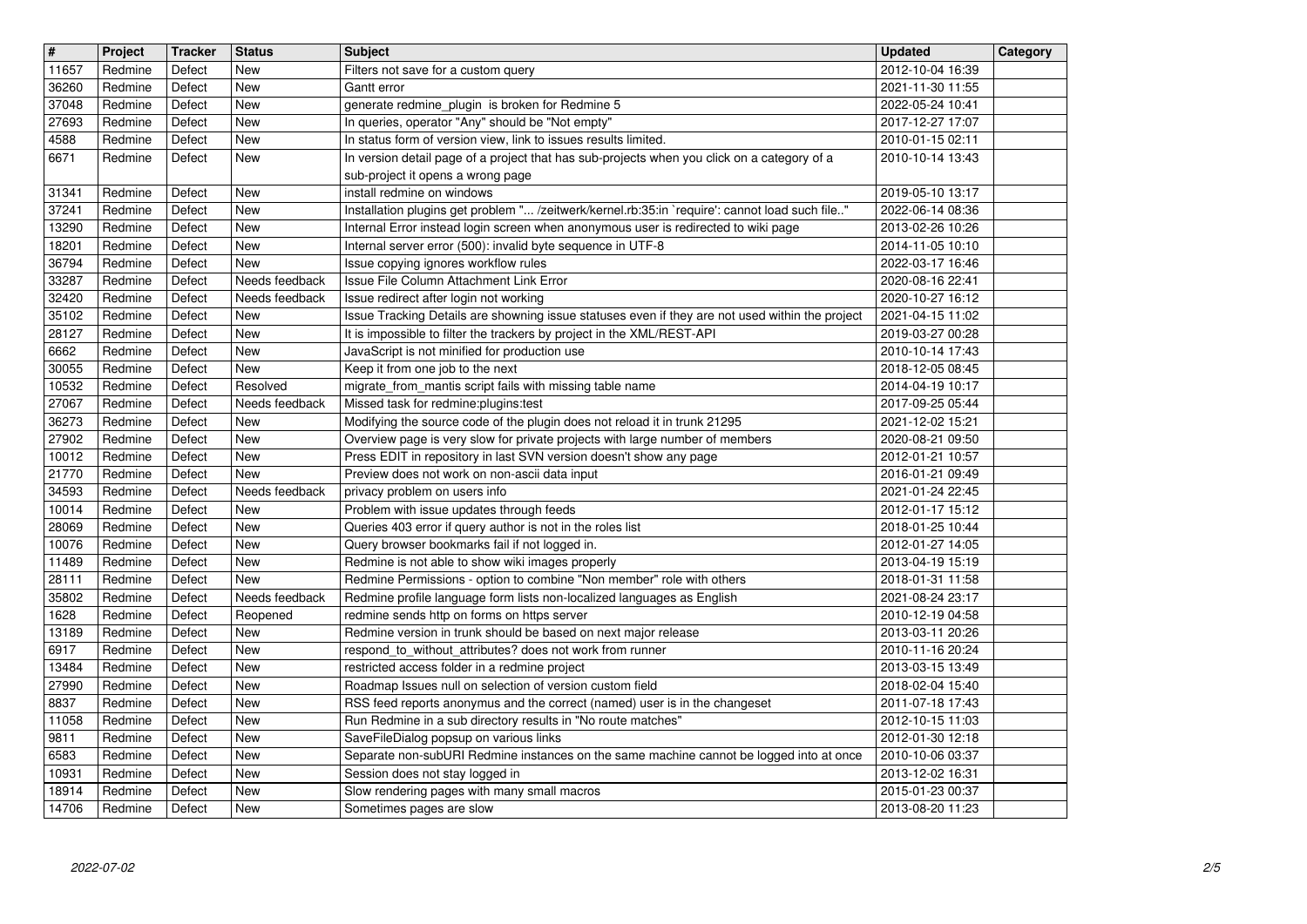| $\overline{\mathbf{r}}$ | Project            | <b>Tracker</b>     | <b>Status</b>            | <b>Subject</b>                                                                                                                                                             | <b>Updated</b>                       | Category |
|-------------------------|--------------------|--------------------|--------------------------|----------------------------------------------------------------------------------------------------------------------------------------------------------------------------|--------------------------------------|----------|
| 24426                   | Redmine            | Defect             | <b>New</b>               | sqlserver2014:chang issues parentld success but view is wrong                                                                                                              | 2016-11-24 07:47                     |          |
| 14259<br>8289           | Redmine<br>Redmine | Defect<br>Defect   | <b>New</b><br><b>New</b> | sub project show position problem<br>target version does not get propagated to subtasks                                                                                    | 2013-06-15 18:15<br>2018-08-30 09:10 |          |
| 10578                   | Redmine            | Defect             | <b>New</b>               | Test case test_index_grouped_by_date (documents_controller_test.rb) fails depending upon                                                                                   | 2012-04-01 07:49                     |          |
|                         |                    |                    |                          | local timezone.                                                                                                                                                            |                                      |          |
| 29512                   | Redmine            | Defect             | Confirmed                | Test failures with redmine-3.4.6.zip in development mode                                                                                                                   | 2022-01-20 02:16                     |          |
| 35885                   | Redmine<br>Redmine | Defect<br>Defect   | <b>New</b><br><b>New</b> | the change of routing raw files from repositories not included in the upgrade proces/manual<br>There is no limitation for the content of news                              | 2021-09-24 17:32<br>2019-08-13 07:41 |          |
| 31886<br>5273           | Redmine            | Defect             | <b>New</b>               | Unable to configure PluginSimpleCI plugin - custom fields list is empty                                                                                                    | 2010-04-08 16:58                     |          |
| 32762                   | Redmine            | Defect             | <b>New</b>               | Unicode character fails edit Issue                                                                                                                                         | 2022-02-14 20:51                     |          |
| 32442                   | Redmine            | Defect             | New                      | Upgrade vom 2.x to 4.0.5 fails when invoking "rake db:migrate RAILS_ENV=production"                                                                                        | 2019-11-10 16:12                     |          |
| 32852<br>8977           | Redmine<br>Redmine | Defect<br>Defect   | Needs feedback           | Upgrading from Redmine v4.0.5 to v4.1.0 gives 2 errors                                                                                                                     | 2020-02-05 06:39<br>2021-11-22 20:32 |          |
| 17770                   | Redmine            | Defect             | New<br>New               | user doesn't show up in the author filter dropdown when querying for issues<br>very simple fix: that causes many sites to break, and much confusion - incorrect use of .js | 2017-12-03 19:24                     |          |
|                         |                    |                    |                          | suffix                                                                                                                                                                     |                                      |          |
| 9881                    | Redmine            | Defect             | <b>New</b>               | View 1st diff: Rendering common/error (404)                                                                                                                                | 2011-12-27 13:44                     |          |
| 17520                   | Redmine            | Defect             | New                      | When I edit a saved Query I lose my project focus<br>Workflows inconsistencies when removing "add/edit issue" permission to a role which already                           | 2014-08-19 05:55                     |          |
| 28078                   | Redmine            | Defect             | New                      | has a workflow defined                                                                                                                                                     | 2018-01-25 18:14                     |          |
| 6468                    | Redmine            | Defect             | <b>New</b>               | wrong update query in Issue model                                                                                                                                          | 2010-10-11 12:39                     |          |
| 3001                    | Redmine            | Feature            | New                      | "Assign to" history in filter or etc.                                                                                                                                      | 2017-09-21 12:38                     |          |
| 12347<br>397            | Redmine<br>Redmine | Feature<br>Feature | <b>New</b><br><b>New</b> | "Calculate the issue done ratio" per project configuration<br>"User Story" Agile concept support                                                                           | 2016-07-14 08:43<br>2010-03-24 20:01 |          |
| 27381                   | Redmine            | Feature            | <b>New</b>               | % Complete respond to status change in UI                                                                                                                                  | 2017-11-05 09:22                     |          |
| 25383                   | Redmine            | Feature            | <b>New</b>               | A feature to add (signature / date)                                                                                                                                        | 2017-04-19 17:22                     |          |
| 17844                   | Redmine            | Feature            | New                      | A help intercept or better options                                                                                                                                         | 2014-09-12 08:01                     |          |
| 5516<br>2885            | Redmine<br>Redmine | Feature<br>Feature | New<br><b>New</b>        | A new field for Quality Assist                                                                                                                                             | 2010-05-12 22:17                     |          |
| 10499                   | Redmine            | Feature            | <b>New</b>               | A segregated numbering per project<br>Ability to add caption to an exported visualization                                                                                  | 2013-03-18 17:08<br>2012-03-20 20:05 |          |
| 5161                    | Redmine            | Feature            | <b>New</b>               | Ability to backup a project                                                                                                                                                | 2010-03-23 21:26                     |          |
| 10011                   | Redmine            | Feature            | <b>New</b>               | Ability to mark the current task                                                                                                                                           | 2012-01-23 13:03                     |          |
| 10592<br>877            | Redmine<br>Redmine | Feature<br>Feature | <b>New</b><br><b>New</b> | Ability to Sync with Mac OS X Address Book Server via Carddav<br>ability to vary the units used to track time                                                              | 2012-04-03 13:22                     |          |
| 4388                    | Redmine            | Feature            | <b>New</b>               | Ablitity to rearrange tracker fields for particular project                                                                                                                | 2010-03-22 21:25<br>2013-04-09 15:56 |          |
| 36376                   | Redmine            | Feature            | New                      | accidentally delete a member in the project member settings                                                                                                                | 2022-01-18 10:49                     |          |
| 5836                    | Redmine            | Feature            | New                      | Add "edit subject" (rename) function to context menu                                                                                                                       | 2010-07-08 03:52                     |          |
| 3603<br>466             | Redmine<br>Redmine | Feature            | <b>New</b><br>New        | Add a way to change issue start-/due dates directly from the issue list<br>Add Contact database for all Redime site                                                        | 2011-11-24 20:29<br>2012-10-30 18:10 |          |
| 6369                    | Redmine            | Feature<br>Feature | $\sqrt{\text{New}}$      | Add custom format field type that is Resolvers                                                                                                                             | 2010-09-12 06:51                     |          |
| 31006                   | Redmine            | Feature            | New                      | Add feature Webhook                                                                                                                                                        | 2020-09-18 12:00                     |          |
| 5658                    | Redmine            | Feature            | New                      | Add item on AJAX context menu to display details of selected issues                                                                                                        | 2010-06-08 23:27                     |          |
| 27199<br>277            | Redmine<br>Redmine | Feature<br>Feature | New<br>New               | add log date to issue list filter<br>Add mailing lists                                                                                                                     | 2017-10-16 09:23<br>2008-09-24 12:26 |          |
|                         |                    |                    |                          |                                                                                                                                                                            |                                      |          |
|                         |                    |                    |                          |                                                                                                                                                                            |                                      |          |
|                         |                    |                    |                          |                                                                                                                                                                            |                                      |          |
|                         |                    |                    |                          |                                                                                                                                                                            |                                      |          |
|                         |                    |                    |                          |                                                                                                                                                                            |                                      |          |
|                         |                    |                    |                          |                                                                                                                                                                            |                                      |          |
|                         |                    |                    |                          |                                                                                                                                                                            |                                      |          |
|                         |                    |                    |                          |                                                                                                                                                                            |                                      |          |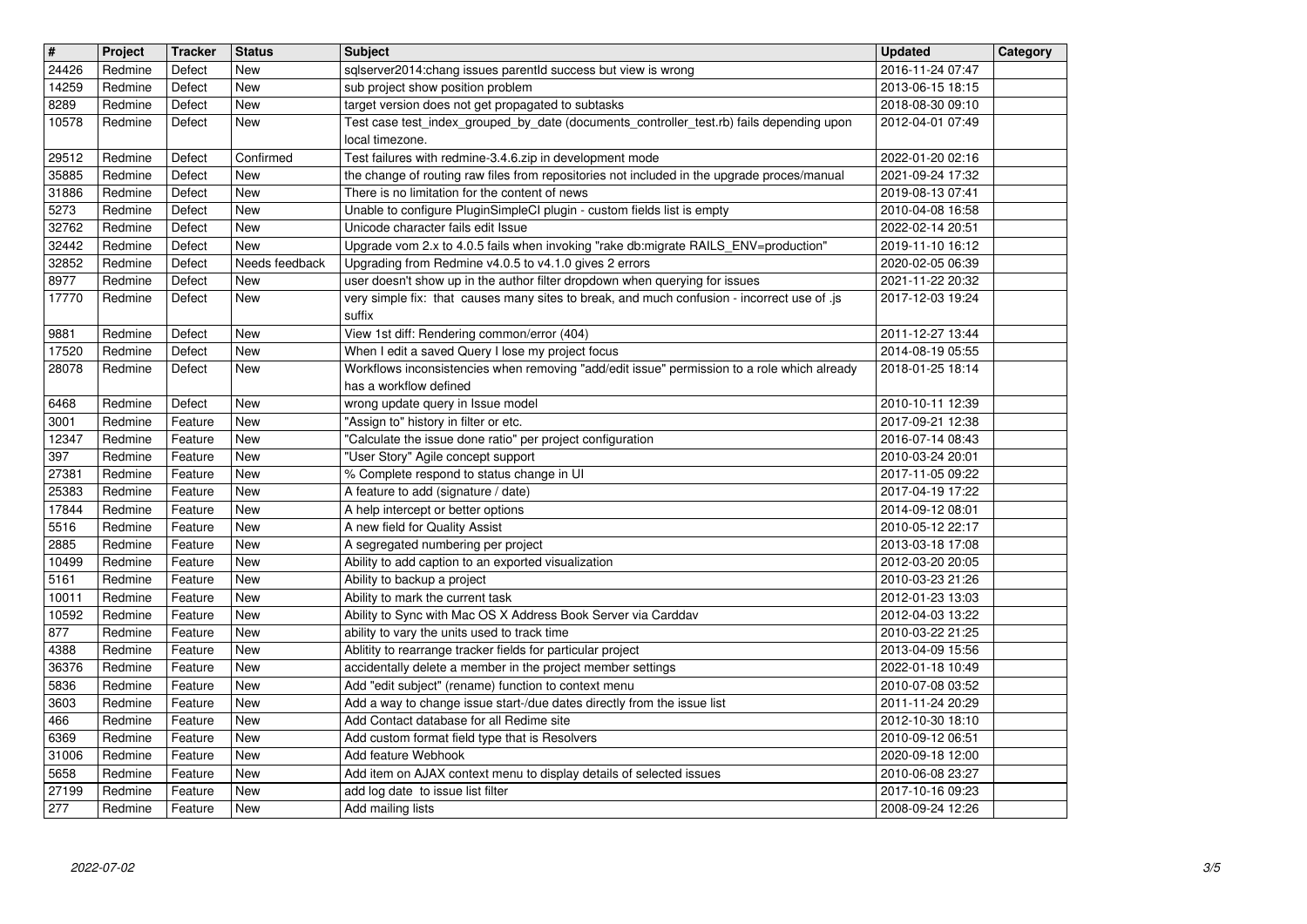| $\overline{\mathbf{H}}$ | Project            | <b>Tracker</b>     | <b>Status</b>            | <b>Subject</b>                                                                                                                    | <b>Updated</b>                       | Category |
|-------------------------|--------------------|--------------------|--------------------------|-----------------------------------------------------------------------------------------------------------------------------------|--------------------------------------|----------|
| 13056                   | Redmine            | Feature            | New                      | Add more option on related issues filters                                                                                         | 2013-02-01 11:25                     |          |
| 10188<br>6805           | Redmine<br>Redmine | Feature<br>Feature | <b>New</b><br><b>New</b> | Add new frame section to Overview tab<br>add non-ambiguous ISO-ordered date/time formatting                                       | 2012-02-09 18:17<br>2011-02-14 18:36 |          |
| 7388                    | Redmine            | Feature            | <b>New</b>               | Add option in textarea to use tab to insert tab character in Description                                                          | 2011-01-20 13:24                     |          |
| 506                     | Redmine            | Feature            | <b>New</b>               | Add reports to top menu                                                                                                           | 2016-09-12 20:15                     |          |
| 10453                   | Redmine            | Feature            | <b>New</b>               | Add revision-management for file uploads                                                                                          | 2012-03-15 15:48                     |          |
| 5799<br>30981           | Redmine<br>Redmine | Feature<br>Feature | <b>New</b><br><b>New</b> | Add user management and group management permissions<br>Allow "New Member" modal to keep track of selected users between searches | 2010-07-01 15:44<br>2019-03-06 11:03 |          |
| 4269                    | Redmine            | Feature            | <b>New</b>               | Allow ca_path option for reposman.rb to validate peer certificate                                                                 | 2009-12-04 15:05                     |          |
| 18220                   | Redmine            | Feature            | <b>New</b>               | Allow Redmine to run as a Rails Engine                                                                                            | 2014-12-09 15:17                     |          |
| 11434                   | Redmine            | Feature            | <b>New</b>               | allow use autodetected host_name                                                                                                  | 2012-12-14 10:53                     |          |
| 7110                    | Redmine            | Feature            | <b>New</b>               | Api documentation tab                                                                                                             | 2010-12-14 15:41                     |          |
| 23889<br>25010          | Redmine<br>Redmine | Feature<br>Feature | <b>New</b><br><b>New</b> | Assign ticket (SCRUM bug, issue etc.) to multiple projects<br>Assign ticket to role instead of group                              | 2016-09-22 09:00<br>2017-02-06 10:58 |          |
| 3963                    | Redmine            | Feature            | New                      | Associate a hostname to a particular project                                                                                      | 2009-10-11 12:06                     |          |
| 6645                    | Redmine            | Feature            | Reopened                 | atomic 'grab' button                                                                                                              | 2010-11-02 15:12                     |          |
| 14860                   | Redmine            | Feature            | <b>New</b>               | Automatic local export .csv file                                                                                                  | 2013-09-21 15:14                     |          |
| 21958<br>3513           | Redmine<br>Redmine | Feature<br>Feature | <b>New</b><br><b>New</b> | Automatical reverse links to wiki/forums from issues<br><b>Baseline Project</b>                                                   | 2016-02-05 08:06<br>2020-11-26 16:29 |          |
| 6058                    | Redmine            | Feature            | <b>New</b>               | better sub project support                                                                                                        | 2011-01-18 20:48                     |          |
| 1166                    | Redmine            | Feature            | <b>New</b>               | broadcast                                                                                                                         | 2013-03-18 05:56                     |          |
| 7558                    | Redmine            | Feature            | <b>New</b>               | Built-in critical data backup                                                                                                     | 2011-02-06 02:49                     |          |
| 4516<br>35749           | Redmine            | Feature            | <b>New</b><br>New        | Cache gravatars<br>Call                                                                                                           | 2013-04-22 11:28<br>2021-08-12 09:42 |          |
|                         | Redmine            | Feature            |                          | Redmine::Hook.call_hook(:model_changeset_scan_commit_for_issue_ids_pre_issue_update)                                              |                                      |          |
|                         |                    |                    |                          | not only in case of a fixed issue with 'fixes' keyword                                                                            |                                      |          |
| 13834                   | Redmine            | Feature            | <b>New</b>               | Can we change the jquery file with other versions                                                                                 | 2013-04-30 07:18                     |          |
| 33674                   | Redmine            | Feature            | <b>New</b>               | Cannot remove user from project when user is assigned to a group                                                                  | 2020-06-26 19:13                     |          |
| 553<br>3048             | Redmine<br>Redmine | Feature<br>Feature | <b>New</b><br><b>New</b> | Capistrano Recipes<br>Central Wiki, FAQ, Documents, etc. for different Projects                                                   | 2016-09-12 20:18<br>2010-07-21 19:21 |          |
| 5483                    | Redmine            | Feature            | <b>New</b>               | Change subtask view                                                                                                               | 2011-04-03 11:17                     |          |
| 10083                   | Redmine            | Feature            | <b>New</b>               | Change the color of resolved issue                                                                                                | 2013-04-09 12:14                     |          |
| 23595                   | Redmine            | Feature            | <b>New</b>               | Check for Redmine new version                                                                                                     | 2016-08-16 16:08                     |          |
| 12804                   | Redmine            | Feature            | New                      | Combine js and css into a single file, and use html5 async attribute                                                              | 2013-01-11 00:18                     |          |
| 6213<br>13533           | Redmine<br>Redmine | Feature<br>Feature | <b>New</b><br><b>New</b> | Common acronym definition<br>Concept for controlling visibility of users                                                          | 2010-08-25 17:28<br>2015-02-26 12:46 |          |
| 946                     | Redmine            | Feature            | <b>New</b>               | Configurable Per-Project Text on New Issue Screen                                                                                 | 2013-04-10 15:03                     |          |
| 2579                    | Redmine            | Feature            | <b>New</b>               | Configure SSL schema for "private" actions.                                                                                       | 2009-01-25 16:25                     |          |
| 3031                    | Redmine            | Feature            | <b>New</b>               | context menu won't allow Assigned_To change cross projects                                                                        | 2009-03-23 18:10                     |          |
| 6665<br>36176           | Redmine<br>Redmine | Feature<br>Feature | New<br>New               | Copy member settings between project<br>Create automatic subtasks                                                                 | 2010-10-14 14:42<br>2021-11-09 12:35 |          |
| 683                     | Redmine            | Feature            | New                      | Cross project reporting                                                                                                           | 2012-10-27 23:04                     |          |
| 12966                   | Redmine            | Feature            | New                      | Cross-connection of Modules                                                                                                       | 2013-01-24 11:05                     |          |
|                         |                    |                    |                          |                                                                                                                                   |                                      |          |
|                         |                    |                    |                          |                                                                                                                                   |                                      |          |
|                         |                    |                    |                          |                                                                                                                                   |                                      |          |
|                         |                    |                    |                          |                                                                                                                                   |                                      |          |
|                         |                    |                    |                          |                                                                                                                                   |                                      |          |
|                         |                    |                    |                          |                                                                                                                                   |                                      |          |
|                         |                    |                    |                          |                                                                                                                                   |                                      |          |
|                         |                    |                    |                          |                                                                                                                                   |                                      |          |
|                         |                    |                    |                          |                                                                                                                                   |                                      |          |
|                         |                    |                    |                          |                                                                                                                                   |                                      |          |
|                         |                    |                    |                          |                                                                                                                                   |                                      |          |
|                         |                    |                    |                          |                                                                                                                                   |                                      |          |
|                         |                    |                    |                          |                                                                                                                                   |                                      |          |
|                         |                    |                    |                          |                                                                                                                                   |                                      |          |